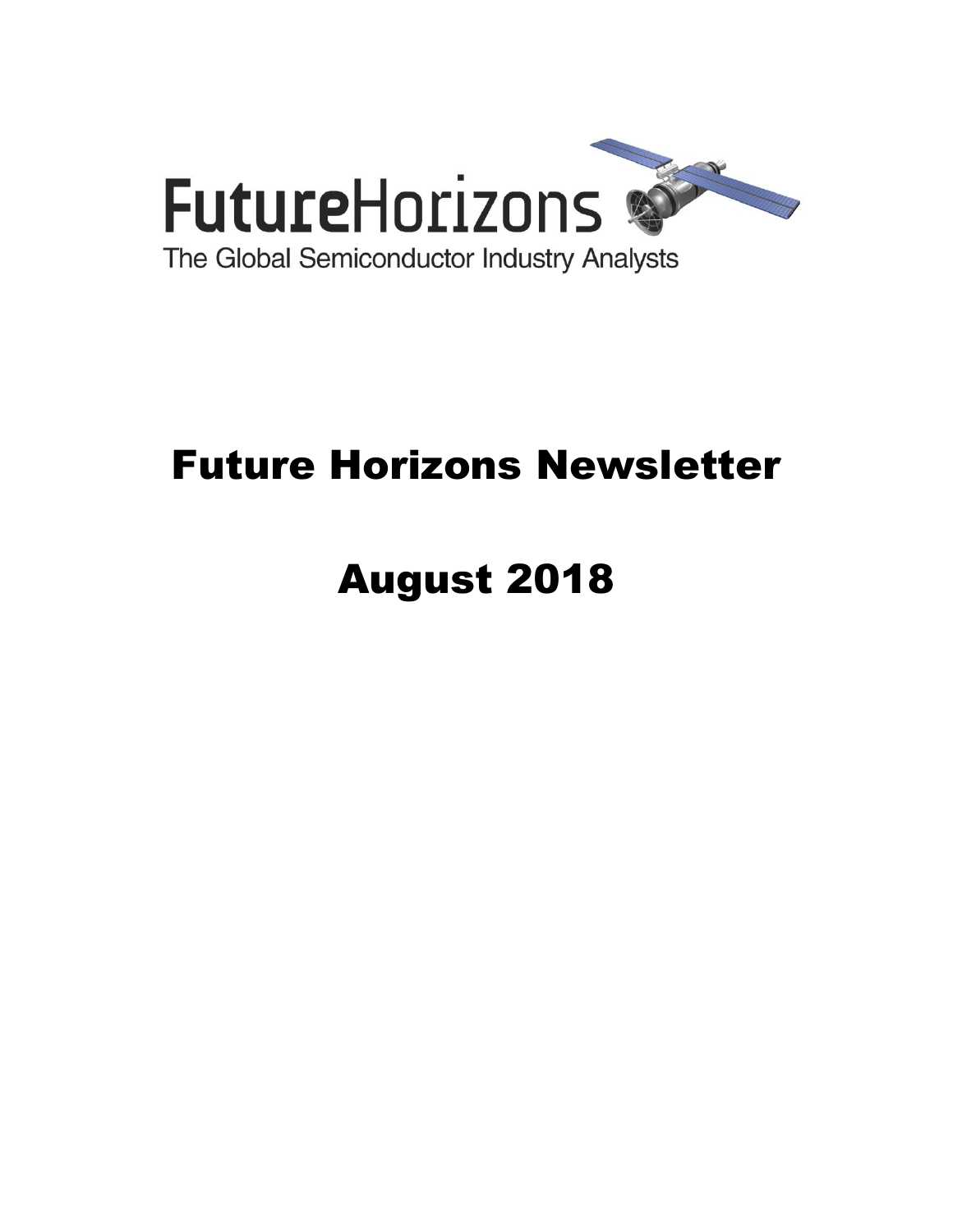# Contents Page

| <b>Industry News by Company</b>              | Page 03 - 05 |
|----------------------------------------------|--------------|
| <b>Industry News &amp; Trends</b>            | Page 06 - 07 |
| <b>East European News &amp; Trends</b>       | Page 08 - 08 |
| <b>World Economic Round Up</b>               | Page 10      |
| <b>Future Horizons &amp; Industry Events</b> | Page 11      |

Future Horizons Ltd, • 44 Bethel Road • Sevenoaks • Kent TN13 3UE • England Tel: +44 1732 740440 • Fax: +44 1732 740442 Affiliates in Europe, India, Israel, Japan, Russian, San Jose California, USA e-mail: mail@futurehorizons.com • www.futurehorizons.com

2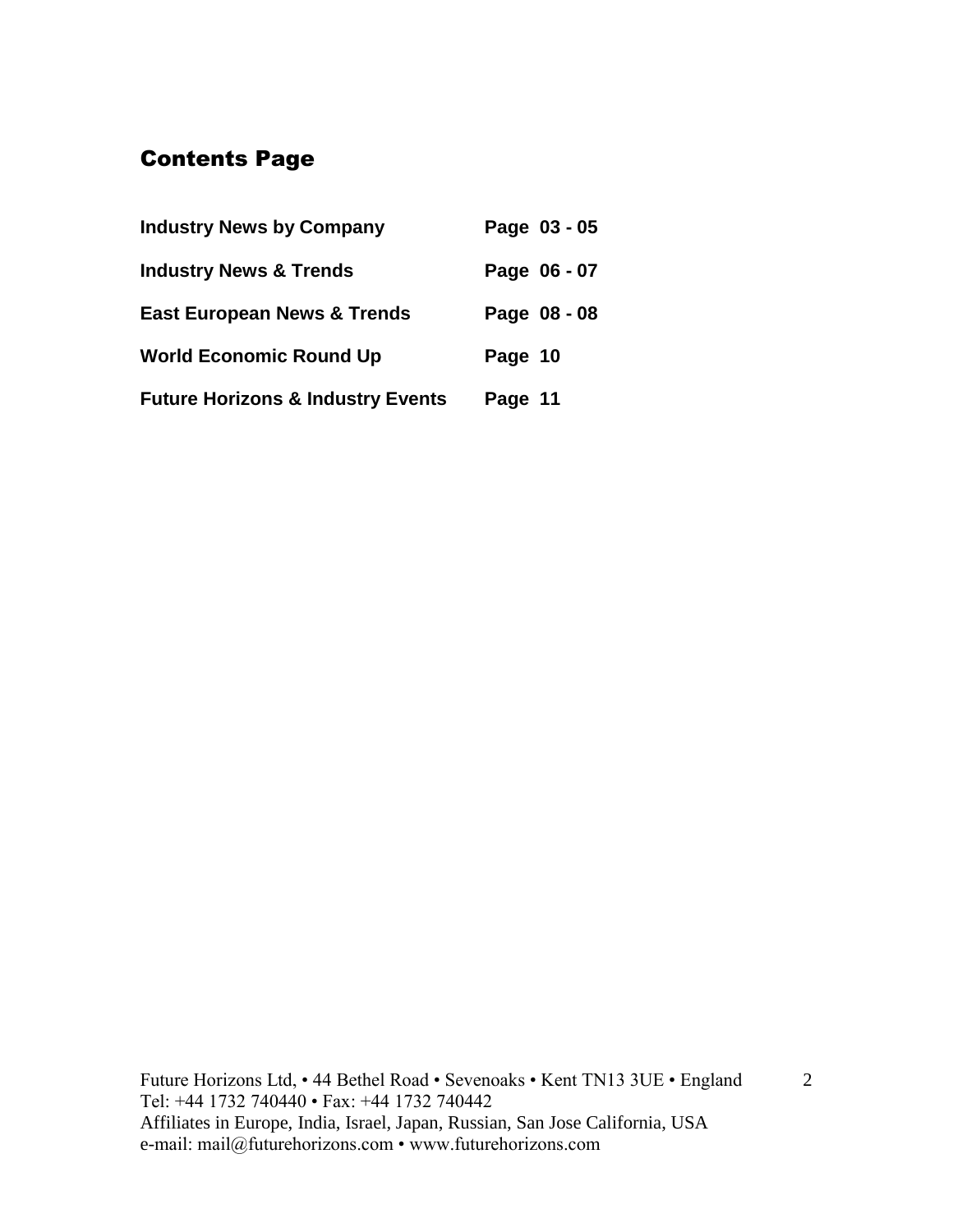#### Industry News By Company

#### **[Startup AI Chip Passes Road Test](https://www.eetimes.com/document.asp?doc_id=1333585&_mc=RSS_EET_EDT&utm_source=newsletter&utm_campaign=link&utm_medium=EETimesDaily-20180813)**

SAN JOSE, Calif. — A startup will sample before June a 13-W machine-learning accelerator for cars, robots, and drones said to handily beat Nvidia GPUs in recognizing images. Visteon is considering using the chip in future automotive systems based on test results on an FPGA version of the device.

AlphaICs designed an instruction set architecture (ISA) optimized for deep-learning, reinforcement-learning, and other machine-learning tasks. The startup aims to produce a family of chips with 16 to 256 cores, roughly spanning 2 W to 200 W.

The market is already getting crowded with AI accelerators from startups and established companies, but money is still flowing into the space because AI represents a historic shift in computing. Rather than try to build large arrays of multiple-accumulate units as many early AI startups did, AlphaICs is part of an emerging group of startups that aims to take a broader look at a wider class of machine-learning algorithms and ways to speed them up.

#### **[Arm Confirms Treasure Data Buy, IoT Platform Offering](https://www.eetimes.com/document.asp?doc_id=1333555&_mc=RSS_EET_EDT&utm_source=newsletter&utm_campaign=link&utm_medium=EETimesDaily-20180803)**

LONDON — Arm Holdings confirmed the acquisition of Treasure Data, saying it would become part of a new connectivity and data management software-as-a-service (SaaS) platform that it will offer within the next six to nine months.

While Arm would not confirm published reports that the deal was worth \$600 million, Joyce Kim, Arm's chief marketing officer, said, "I can confirm it's the largest cash deal we have ever done."

The IoT has become many things to many people, but one thing is clear: It's a fragmented market for devices, platforms, connectivity, and data analytics. While many readers might be focused on device development (Arm's heritage), at a business level, there's really no point of having a connected device unless you can do something with the data and act upon it. The value in all of the talk that we hear about smart cities, smart energy, and smart manufacturing (and Industrie 4.0) is not just about integrating chips and sensors at end points but more about doing something useful with the measurements and data that result.

#### **[Broadcom To Help Design Wave's 7-nm AI Chip](https://www.eetimes.com/document.asp?doc_id=1333538&_mc=RSS_EET_EDT&utm_source=newsletter&utm_campaign=link&utm_medium=EETimesSoC-20180813)**

PARIS — Wave Computing has set its sights on becoming the first AI startup to develop and deploy a 7-nm AI processor in its AI systems.

EE Times has learned that Wave has snagged Broadcom Inc. as an ASIC designer for the new 7-nm project. The two companies will collaborate on development of Wave's nextgeneration Dataflow Processing Unit (DPU) by using Taiwan Semiconductor Manufacturing Co.'s 7-nm process node.

The new 7-nm DPU — scheduled for delivery by Broadcom at an undisclosed date will be "designed into our own AI system," confirmed Wave's CEO, Derek Meyer. He added that the same chip may become available to others "if there is a market demand."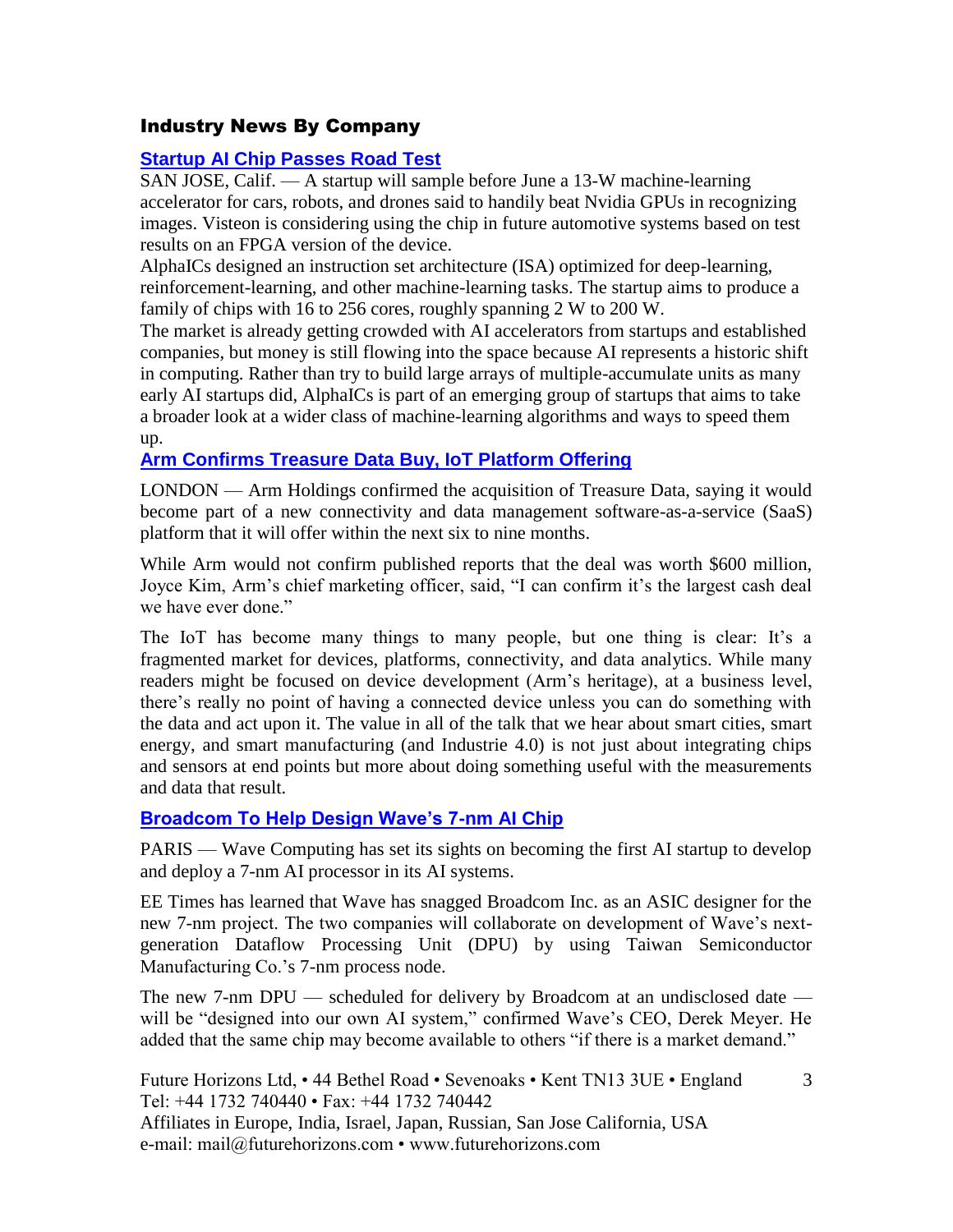#### **[U.K.-based Software Firm Lands \\$14M Series B](https://www.eetindia.co.in/news/article/18071706-uk-based-software-firm-lands-14m-usd-series-b?utm_source=EETI%20Article%20Alert&utm_medium=Email&utm_campaign=2018-07-20)**

LONDON — With embedded software becoming ever-more complex, especially with the push toward more and more processing on chip for machine learning and IoT applications, the task of both ensuring code quality and debugging continues to take up a significant amount of product development time. But two ex-Acorn Computer engineers who founded a company that claims to have developed a record and replay technology for software debugging this week announced a \$14 million Series B funding round to further develop the product and expand in the U.S.

Cambridge, U.K.-based Undo has developed a program execution capture and replay technology, allowing vendors of complex Linux applications to quickly diagnose severe software failures in test or in production and fix critical bugs that are impossible to reproduce (and, therefore, fix) by any other means. Undo's solution supports C/C++ applications today and it plans to use part of the funding to expand its language support to include Java, Python, and others.

#### **[Electronics Firm Acquired By Industry Giant](https://www.insidermedia.com/insider/southwest/electronics-firm-acquired-by-industry-giant)**

A Plymouth-based electronics company has been acquired by global electronics manufacturer Motortronics.

Fairford Electronics, which has its design and production facilities in the Lee Mill Industrial Estate, Ivybridge, provides low voltage soft starter motors which complement Motortronics' own range of medium voltage solid state motors.

The corporate finance team at Thomas Westcott acted for Motortronics.

Alison Watts, who heads the corporate finance team, said: "Fairford, which has been trading since the late '70s, has an outstanding reputation both here in the UK and worldwide and are an excellent fit for Motortronics, itself a global leader in the sector.

""This announcement not only demonstrates that international companies are keen to do business with their UK counterparts, but also that here in the South West we have the professional skills and expertise to facilitate such deals and get them over the finishing line to the satisfaction of all parties.

#### **[New High Performance Resonant Controller IC With PFC For Power Supply And](https://www.infineon.com/cms/en/about-infineon/press/market-news/2018/INFPMM201807-066.html)  [Lighting Drivers](https://www.infineon.com/cms/en/about-infineon/press/market-news/2018/INFPMM201807-066.html)**

Munich, Germany – 10 July 2018 – Efficient and cost-effective controller IC solutions enable optimized LED lighting solutions. Infineon Technologies AG (FSE: IFX / OTCQX: IFNNY) introduces the second generation ICL5102 resonant controller IC designed specifically for power supply and lighting drivers. Main target applications are LED drivers for professional and industrial lighting, and street lighting. The controller IC can also be used for offline AC-DC power supplies and LCD TVs.

The ICL5102 integrates Power Factor Correction (PFC) and half-bridge (HB) controllers in a single DSO-16 package. It supports universal input voltages ranging from 70 V AC to 325 V AC, and has a comparable wide output range. A low number of external components are required to configure and support this controller IC. All parameters are

Future Horizons Ltd, • 44 Bethel Road • Sevenoaks • Kent TN13 3UE • England Tel: +44 1732 740440 • Fax: +44 1732 740442

Affiliates in Europe, India, Israel, Japan, Russian, San Jose California, USA e-mail: mail@futurehorizons.com • www.futurehorizons.com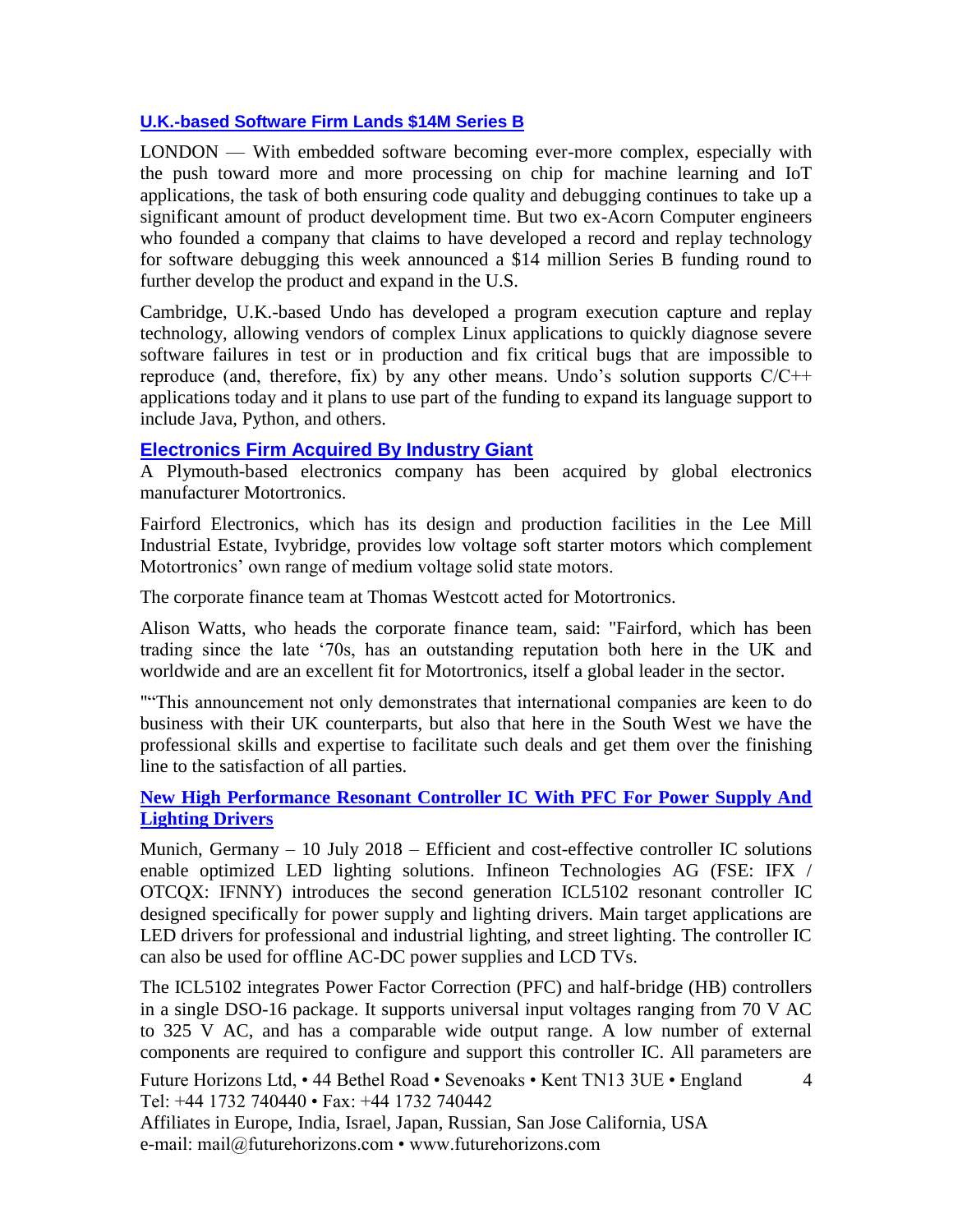set by resistors. The ICL5012 supports fast startup under 500 ms at less than 100 μA. The industry-leading PFC is greater than 99 percent and Total Harmonic Distortion (THD) is less than 3.5 percent. The controller has up to 94 percent efficiency by resonant topology. The active burst mode for low standby consumes less than 300 mW. An enable/disable function supports dimming.

#### **[Samsung Upbeat Despite First Profit Drop In 7 Quarters](https://www.ft.com/content/a83ff136-945d-11e8-b67b-b8205561c3fe?segmentId=a7371401-027d-d8bf-8a7f-2a746e767d56)**

Samsung Electronics struck an upbeat outlook for the months ahead, citing strength in its chip business, even as the technology giant reported its first profit decline in seven quarters amid lacklustre sales of its flagship smartphones.

Semiconductors remained the main driver of Samsung's earnings, generating more than 80 per cent of its operating profit. Operating profit at the semiconductor division rose to Won11.6tn (\$10.4bn) in the second quarter from Won8tn a year earlier on the back of two years of strong global memory-chip demand.

Samsung said the semiconductor outlook remained strong thanks to robust server demand and mobile phone launches. The \$121bn global memory chip industry has boomed since the second half of 2016 amid surging demand and tight supply.

#### **[TSMC Sales Hurt By Virus Outbreak](https://www.eetimes.com/document.asp?doc_id=1333564&_mc=RSS_EET_EDT&utm_source=newsletter&utm_campaign=link&utm_medium=EETimesSoC-20180813)**

SAN FRANCISCO — Foundry giant Taiwan Semiconductor Manufacturing Co. (TSMC) said a computer virus outbreak that hit the company on Aug. 3 will reduce its third quarter revenue by about 3%.

The virus, which TSMC said was accidentally spread by misoperation during the software installation process for a new tool, affected a number of the company's computer systems and fab tools in Taiwan. The company said Sunday that about 80% of the impacted tools had been recovered and that a full recovery is expected Monday.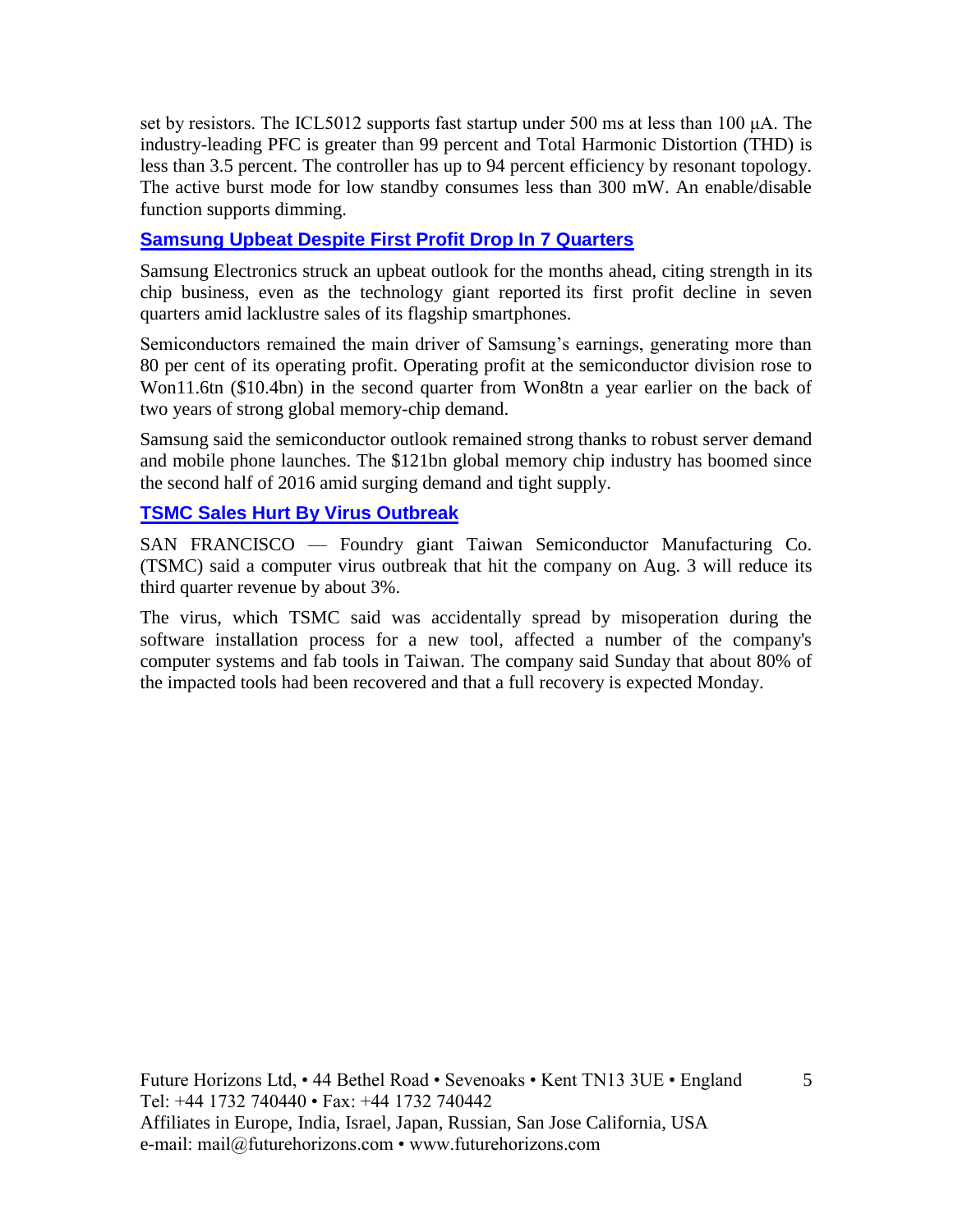#### Industry News & Trends

#### **[New solar technology with 2D semiconductor nanomaterials](https://www.nanowerk.com/nanotechnology-news2/newsid=50556.php)**

It is crucial that we prevent the Earth from warming by more than two degrees Celsius compared with the pre-industrial era. This is a key aim of the 2015 Paris Climate Agreement. To achieve this goal, greenhouse gas emissions have to be drastically reduced. And for this to happen, we need a global energy revolution, with fossil fuels such as oil, gas and coal being largely replaced by renewable energy sources.

So far, so obvious. However, it is well known that difficulties are being experienced in reaching these climate goals, and Dr Michael Zürch is certain that this is not just due a lack of political will.

"It would definitely be possible to accelerate the energy transition if, for example, we had better solar technology," says Zürch, a physicist who obtained his PhD at Friedrich Schiller University in Jena and has been doing research at the renowned University of California at Berkeley since 2015. He points out that the silicon-based solar modules currently in use have an efficiency of at most 20 per cent.

#### **[Synopsys Settles With Mentor, Agrees To Collaboration](https://www.eetimes.com/document.asp?doc_id=1333450&_mc=RSS_EET_EDT&utm_source=newsletter&utm_campaign=link&utm_medium=EETimesSoC-20180709)**

SAN FRANCISCO — EDA heavyweights Synopsys and Mentor Graphics agreed to settle a long-running emulation patent litigation as part of a collaboration deal between Synopsys and Mentor's parent company, Siemens PLM Software.

The settlement agreement includes a seven-year patent cross-licensing agreement between Synopsys and Mentor. It presumably brings to an end a long-running battle over emulation technology that began between Mentor and EVE SA, a French emulation firm that Synopsys acquired in 2012. As recently as last year, an appeals court upheld a \$36 million jury verdict in favor of Mentor in the case.

More broadly, the deal between Synopsys and Siemens includes collaboration on a range of EDA product interoperability projects for the benefit of mutual customers, spanning applications from design to verification

#### **[ASML To Ship 20 EUV Systems In 2018](https://www.eetimes.com/document.asp?doc_id=1333492&_mc=RSS_EET_EDT&utm_source=newsletter&utm_campaign=link&utm_medium=EETimesDaily-20180720)**

LONDON — Dutch semiconductor equipment vendor ASML said Wednesday it is on track to ship 20 extreme ultraviolet (EUV) systems in 2018 and expects to ship at least 30 more in 2019.

The company's estimates came as part of ASML's second quarter financial report, which included better-than-expected sales of EUV tools and overall sales of about \$3.2 billion. "Gross margin was slightly above our guidance, reflecting the strength of our DUV and applications business and progress in EUV profitability," said ASML CEO Peter Wennink.

ASML shipped four EUV systems in the second quarter, one more than forecast, as logic customers prepare to ramp next-generation devices starting later this year, Wennink said

Future Horizons Ltd, • 44 Bethel Road • Sevenoaks • Kent TN13 3UE • England Tel: +44 1732 740440 • Fax: +44 1732 740442 Affiliates in Europe, India, Israel, Japan, Russian, San Jose California, USA e-mail: mail@futurehorizons.com • www.futurehorizons.com

6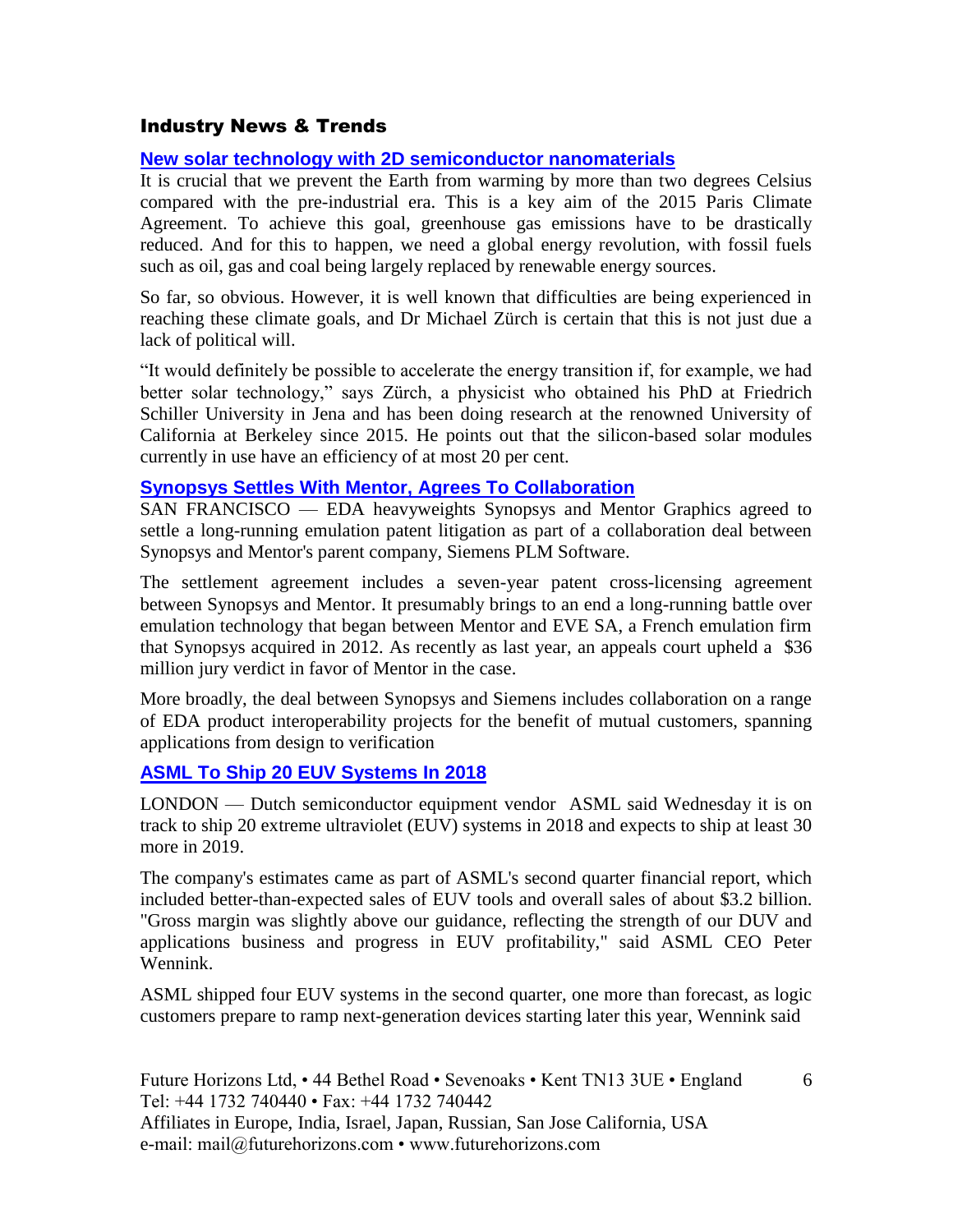#### **[WiFi Going 6GHz](https://www.eetindia.co.in/news/article/18072302-wifi-going-6ghz?utm_source=EETI%20Article%20Alert&utm_medium=Email&utm_campaign=2018-07-25)**

SAN JOSE, Calif. — Engineers agreed to start work in May on a next-generation Wi-Fi standard that could provide up to a four-fold boost in throughput. The Extreme High Throughput (EHT) spec may be the first designed from the start to include support for the 6 GHz band and to put Wi-Fi standards on an accelerated release cadence.

Developers hope the 6 GHz band is cleared by 2020 for unlicensed use that would include both Wi-Fi and cellular. Wi-Fi proponents aim to retrofit 802.11ax for 6 GHz by that time and have an enhanced 6 GHz implementation available with EHT by 2023.

The EHT initiative comes on the heels of disappointment over the longer than expected time it took to finish the latest Wi-Fi upgrade. The .11ax spec, just now coming to market in pre-standard versions, took more than four years to finish, one of the longest 802.11 projects to date.

Complexities of the .11ax spec created longer discussions at the beginning of the work than expected. Toward the end, engineers tried to insert many new features in the spec, generating many technical comments that took time to resolve, said Laurent Cariou, a Wi-Fi standards specialist at Intel.

#### **[OLED Displays Fold in Smartphones –](https://www.eetindia.co.in/news/article/18073001-oled-displays-fold-in-smartphones-literally) Literally**

SAN JOSE, Calif. — A smartphone that unfolds into a tablet could emerge next year in an effort to reinvigorate the maturing mobile market. A bendable screen passed U.S. safety tests, Samsung Display announced late last week, in the latest sign that the longrumored concept may be about to become a reality.

Engineers have worked for years on versions of flexible, even roll-able, displays. They aim to enable mobile devices in new form factors, opening new markets.

A smartphone with a bendable OLED display could open to a 7- to 8-inch screen size, delivering perhaps UHD resolution at 120 Hz. It would need to withstand at least 100,000 open/close cycles and could cost as much as \$2,000, said Y.J. Kim, chief executive of MagnaChip, an independent maker of display driver chips for OLEDs.

If offered an \$1,800 handset that could double as a tablet, "I'd buy it," said Kim, adding that he has no knowledge of any commercial products in the works.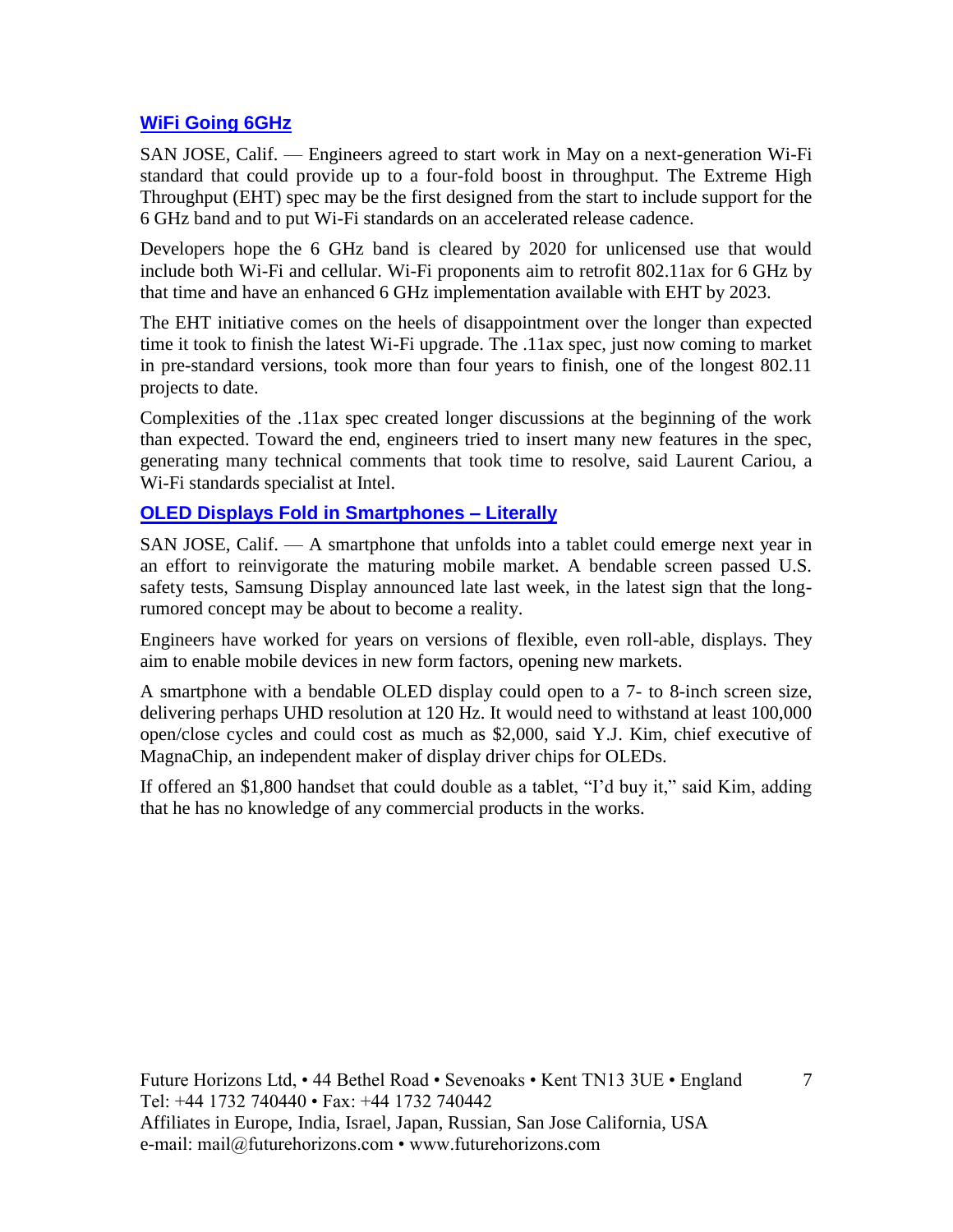#### East European News & Trends

#### **[New Tech Aims At Faster Eyesight Recuperation](http://www.marchmontnews.com/Technology-Innovation/Volga/21890-New-tech-aims-faster-eyesight-recuperation.html)**

A collaborative team of researchers in the Lower Volga area, comprising scientists from the Samara University and medical practitioners from the local Research Institute for Eye Diseases, has developed a new method of preventing postsurgical complications in ophthalmology patients.

The scientists have come up with a new curative composition and novel method of applying an anti-inflammatory drug to the eye after surgery. The breakthrough is expected to help lower the number of postsurgical complications and step up convalescence in eye surgery patients.

Invasive surgery is one of the most widespread ways of treating eyesight problems. An estimated 650,000 eye surgeries take place in the world each year, including more than 30,000 in Russia alone. During the period of recovery the eye that has been operated on has to be treated with certain drugs.

#### **[Smart Wristband To Gauge Your Body](http://www.marchmontnews.com/Finance-Business/Central-regions/21889-Smart-wristband-gauge-your-body.html)**

A Russian start-up called AURA Devices is developing smart wristbands to gauge the wearer's weight and other parameters.

At the heart of the AURA Band technology is bio-impedance analysis that enables the gathering of data on any change in the composition of the wearer's body.

The AURA Band bracelet-like gadget is said to be able to measure body composition, water level and heartbeat as the user walks, and also to identify the wearer's physiological rhythms (run or sleep, for example). All this can be sent out via the startup's proprietary mobile app.

#### **[Full-Sized Color Holograms On Any Material](http://www.marchmontnews.com/Technology-Innovation/North-West/21955-Full-sized-color-holograms-any-material.html)**

Researchers at the ITMO University in St. Petersburg have developed special nanoparticles that make it possible to print full-sized color holograms basically on any material, using a standard inkjet printer.

The chemists are said to have come up with a simple and convenient way of making holograms after they discovered that certain types of nanoparticles tend to come together in what the scientists referred to as photonic crystals as the drops of water or other liquids, in which the particles were contained, dry up.

#### **[Advanced Robotics Gets Government Support](http://www.marchmontnews.com/Technology-Innovation/Central-regions/21951-Advanced-robotics-gets-government-support.html)**

Sberbank, Russia's largest government-controlled savings bank, and the state-owned Internet Initiatives Development Fund (FRII) are backing a new acceleration program for intelligent robotics projects.

The program is focused on start-ups that develop personal robotic assistants, robots for logistics, collaborative industrial robotic arms (cobots), transportation drones for both aerial and ground uses, and industrial exoskeletons.

8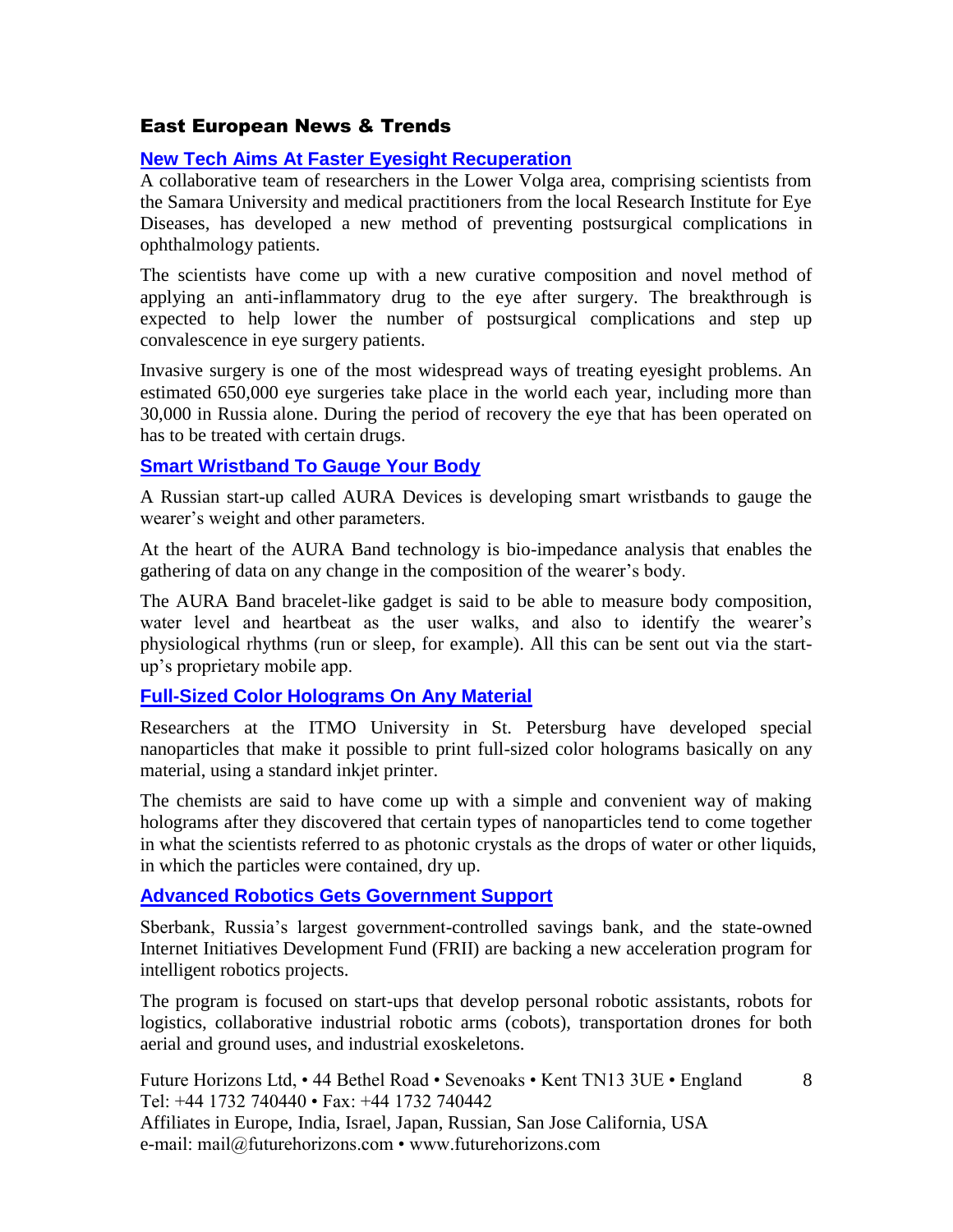Start-up teams from across Russia are given three months to debug and fine-tune their prototype solutions in a special Sberbank laboratory. During this time, the developers are expected to put together a commercialization strategy, come up with promotional and marketing solutions to bring customers on board, identify the most lucrative market segments, and produce their minimum viable product (MVP).

#### **[Russian Start-Ups To Probe Irish Markets](http://www.marchmontnews.com/Finance-Business/Central-regions/21974-Russian-start-ups-probe-Irish-markets.html)**

Pulsar Venture Capital, a Russian VC fund, has pooled efforts with Ireland's Guinness Enterprise Center and Enterprise Ireland to launch in Ireland a new business program for Russian IT start-ups and investors, including angel investors, Firrma.ru reported, citing a spokesperson for Pulsar Venture Capital.

Pulsar Dublin BootCamp is designed to help technology start-ups that are shooting for a share in the global market, primarily in the segments of edtech, HR-tech, robotics, blockchain, and ICO.

#### **[Fintech Start-Ups Get New Support](http://www.marchmontnews.com/Finance-Business/Central-regions/21981-Fintech-start-ups-get-new-support.html)**

A special competition for promising fintech start-ups will be held this coming October as part of Finopolis 2018, the Russian-wide forum on innovative financial technologies, Firrma.ru reported.

Fintech Lab, a Russian company, is the key driver behind the effort; the Central Bank of Russia and a number of this country's largest financial companies are also supporting the event.

Eligible for participation in the competition are projects focused on blockchain, artificial intelligence, big data, customer service personalization, improved scoring, and other areas.

The winners may expect \$15,900, \$31,700 and \$47,600 grants as the third, second and first prizes, respectively. Ten finalists will also be given a chance to present their solutions at the Finopolis 2018 forum in front of Russia's top financial market players.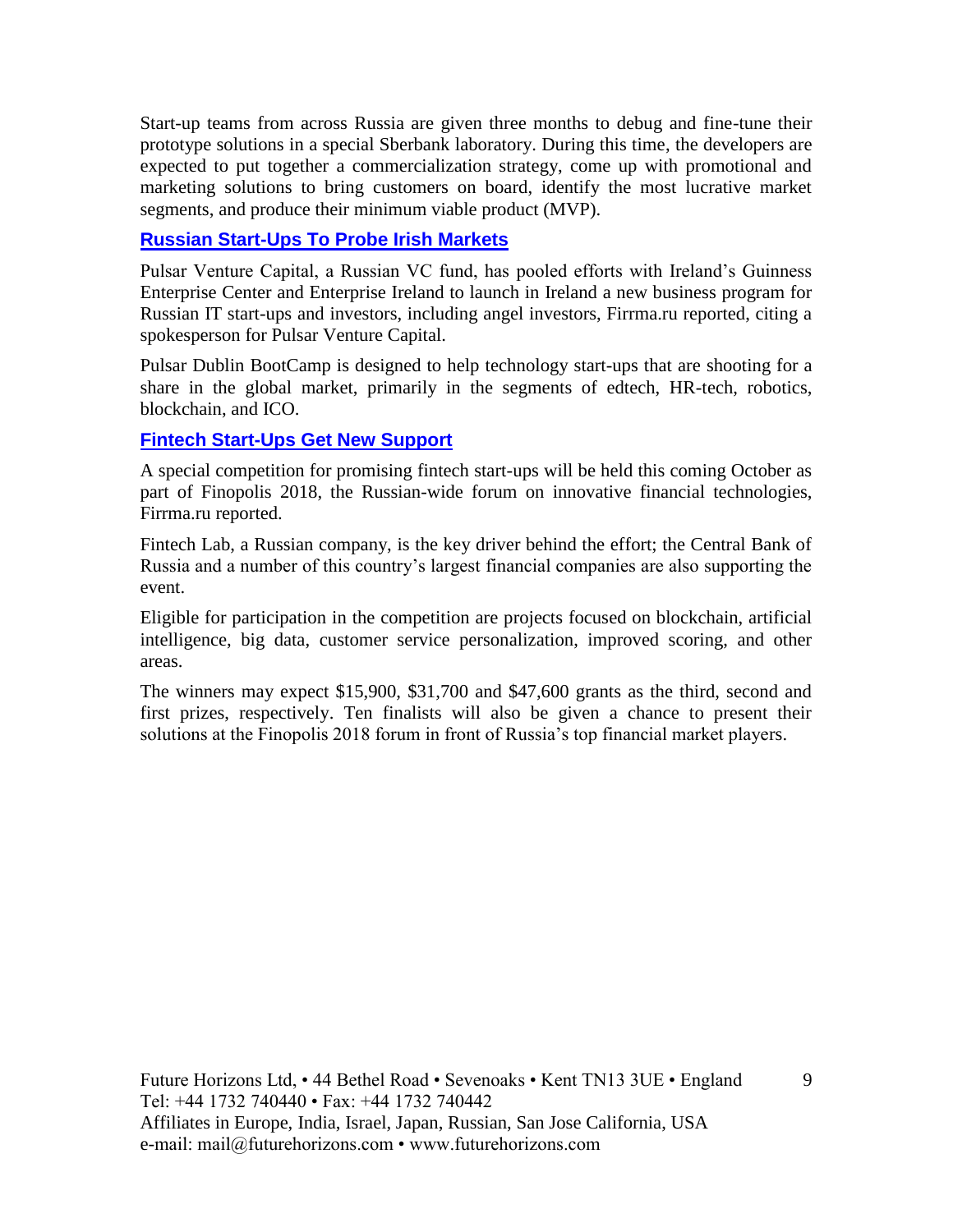#### World Economic Round Up

The rupee touched an all-time low of 69.62 per dollar in early trade, tracking broader weakness in other emerging market currencies due to concerns of a spill-over from a crisis-hit Turkey. According to forex dealers, the Reserve Bank of India was seen intervening to stem a sharp fall in the rupee. The rupee reversed marginally from its record lows to trade at 69.53 to the dollar. It had ended at 68.84 to the dollar on Friday. The 10-year benchmark bond yield rose to 7.80 percent from its previous close of 7.75 percent, tracking the weakness in rupee.

*The latest economic news by country to include USA, Europe, UK, Japan, China, Asia Pacific and India can be found each month in our [Semiconductor Monthly](http://www.futurehorizons.com/page/18/Global-Semiconductor-Report)  [Report.](http://www.futurehorizons.com/page/18/Global-Semiconductor-Report)*